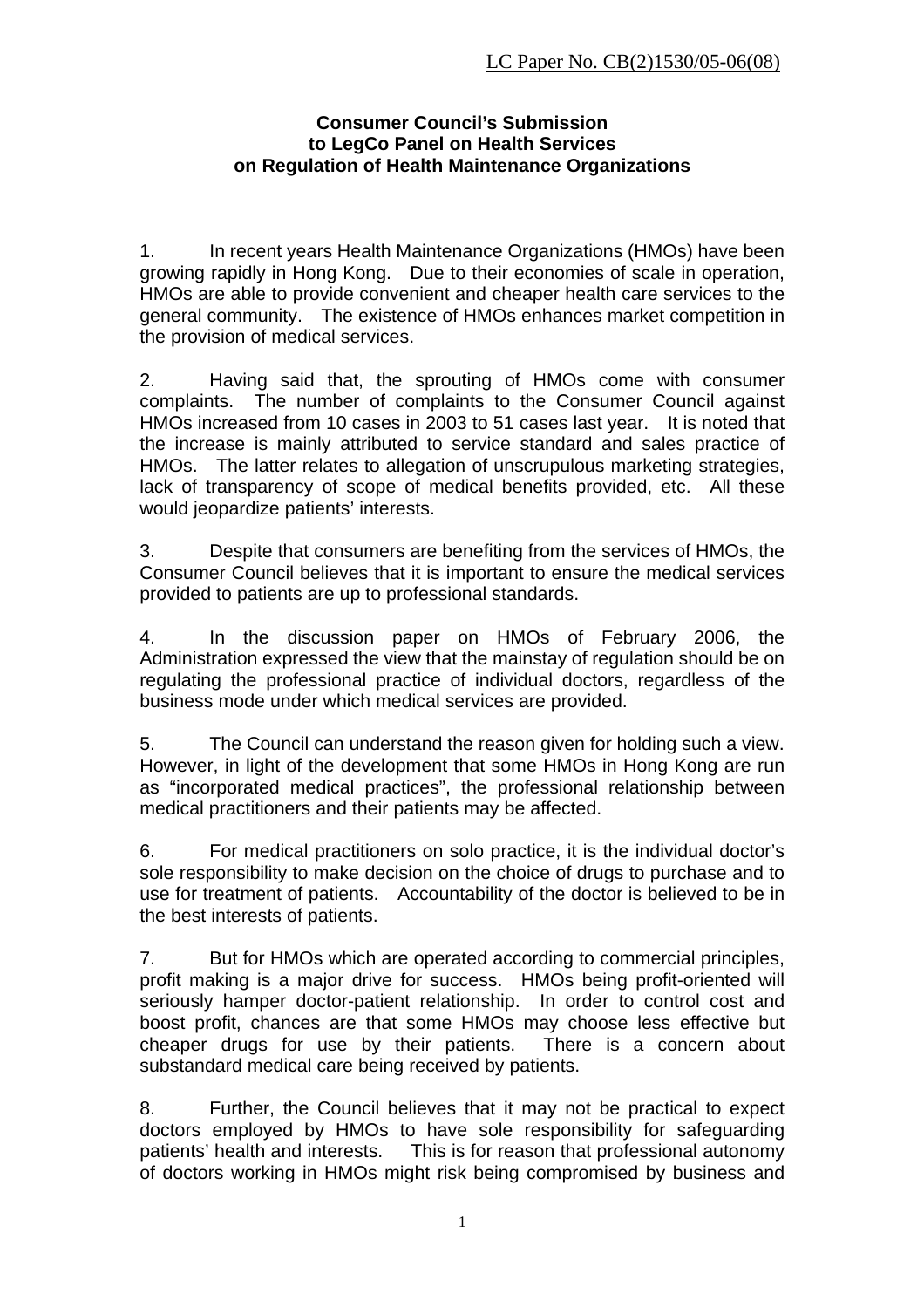financial considerations.

9. Medical insurance companies also play a crucial role in the private health care service system. For instance, the premium payable to insurance companies may affect the decisions of medical practitioners, in solo practice or in the HMOs, when considering the appropriate use of drugs and the medical testing need of patients. Unfortunately patients are mostly not aware of such fact.

10. All the above factors may affect the quality of medical services received by patients. For public health considerations, the Council suggests that the Administration considers regulation of HMOs through the following measures:

## **I. Establishing a licensing system**

11. At present, HMOs only need to obtain a valid business registration certificate for provision of medical services in Hong Kong. The existing mechanism is for medical practitioners to ensure that the services provided are up to the professional standards. It is therefore expected that doctors employed by HMOs also have professional responsibilities to patients, in the course of clinical practice of a registered medical practitioner. However, the Council is of the view apart from having salaried doctors owe responsibilities to patients, owners of HMOs should also be responsible for ensuring that the services provided to patients are up to professional standard.

12. As far as the Council understands, there are certain control mechanisms in place to ensure the quality of medical services, apart from holding medical doctors responsible for patients. For example, private hospitals need to be registered with the Department of Health, and medical care professionals are subject to various professional regulatory regimes. The Council believes regulation should equally apply to any organization providing medical services to the public.

13. The Administration should consider establishing a licensing system to require all organizations which provide medical services to the public, irrespective of their mode of operation, to apply for a license. That is to say, all HMOs should be required to be licensed and report to the licensing authority. As to the detailed arrangement, such as whether a particular government department or the Medical Council of Hong Kong should become the licensing authority, it can be discussed at a later stage.

14. There are advantages for setting up the proposed licensing system. An obvious one is that the system would enable the Administration to have a systematic way of tracing and of understanding the operations of HMOs in Hong Kong. It will also assist the Administration to implement more efficient and effective control when the need arises (e.g. to check the number of people vaccinated or the progress of recalling problem drugs in the private health care sector). Information obtained through the system would give the Administration a better understanding of the health conditions of the population.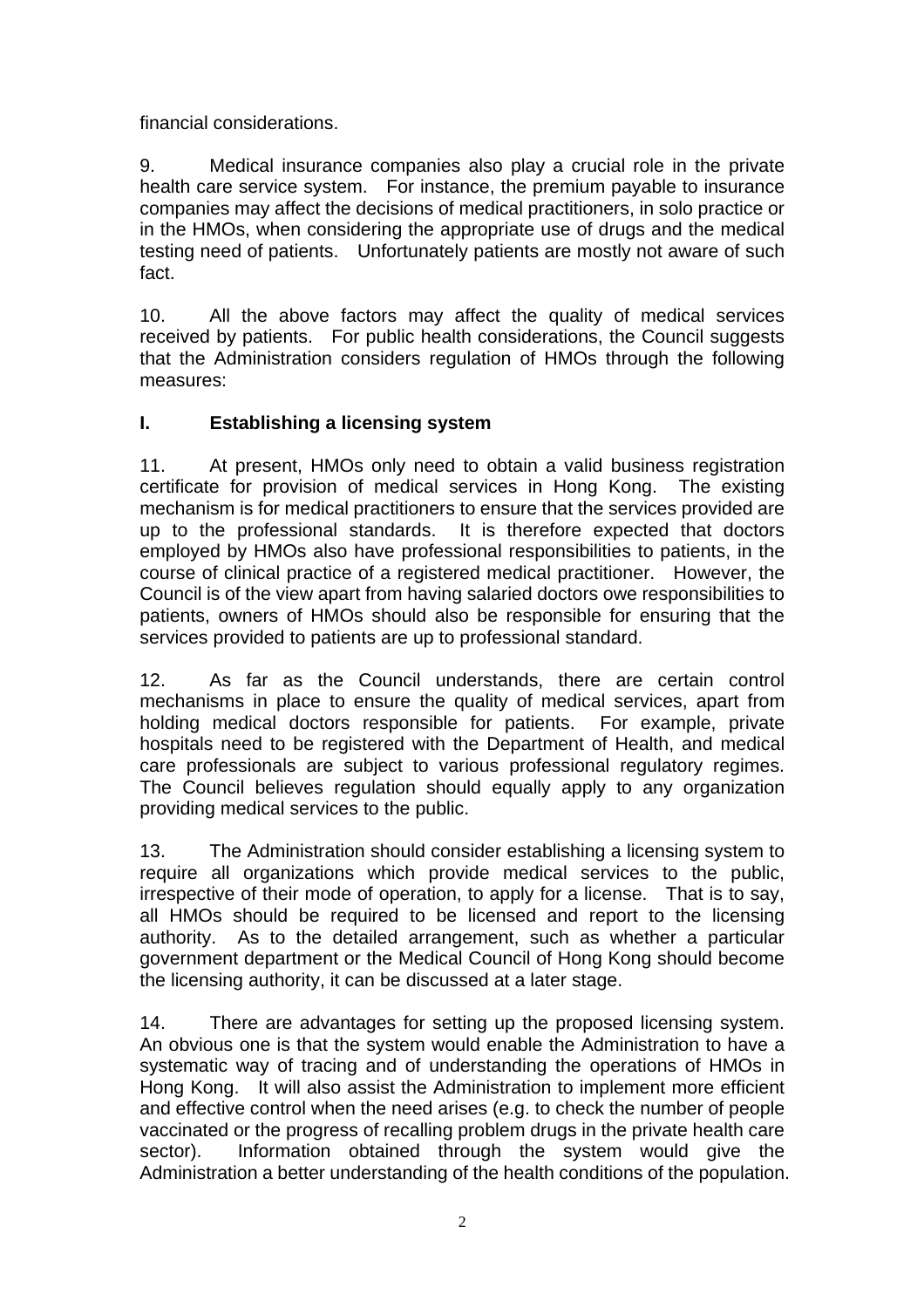This is also in line with its long term objective of strengthening the overall regulation of private medical practices.

## **II. Requiring registered medical practitioner(s) to be on the board of directors of HMOs**

15. In respect of the licensing condition, the Council suggests that the Administration should require some directors of an HMO or its licensee to be a registered medical doctor. This will enhance public confidence in HMOs and their accountability.

16. Currently, there are HMOs which are set up by registered doctors, or have registered medical doctors as directors. So it would not be difficult for these HMOs to satisfy the proposed licensing requirement. As far as the Council understands, medical testing laboratories also have to satisfy similar licensing requirement.

17. To avoid HMOs putting up inexperienced doctors to take up the role of directors, the Council considers it appropriate to require that only experienced doctors can act as HMO's directors.

# **III. Implementing a code of practice for HMOs**

18. Of the HMO-related complaints received by the Council, more than half are about sales practice, and more particularly concern the selling of medical discount cards. Discount cards are a form of marketing tools and they are not unique to medical services. Medical discount cards are not different from cards under similar schemes available for other services like food and beverages, beauty care etc. The Council is, however, of the view that they should not be treated as promoting ordinary sales and purchase of goods and services as medical services concern public health.

19. At present, the Medical Council has in place a Professional Code and Conduct for the Guidance of Registered Medical Practitioners to ensure medical practitioners' compliance with appropriate procedures and standards of medical treatment in the provision of medical services for the interests of patients. However, non-medical staff, including those working with HMOs, are not subject to this Code.

20. To enhance the quality of professional service, the Council suggests that the licensing authority should consider implementing a code of practice for compliance by HMOs, in respect of professional relationship with patients, procurement of drugs, use of drugs, transparency of fees etc. As a licensing condition, HMOs would need to comply with the code.

21. The Council believes that code compliance would enhance public confidence in the service quality of HMOs. This will not only bring in a good image to HMOs but will also benefit the community as a whole. The code should cover the following essential aspects: